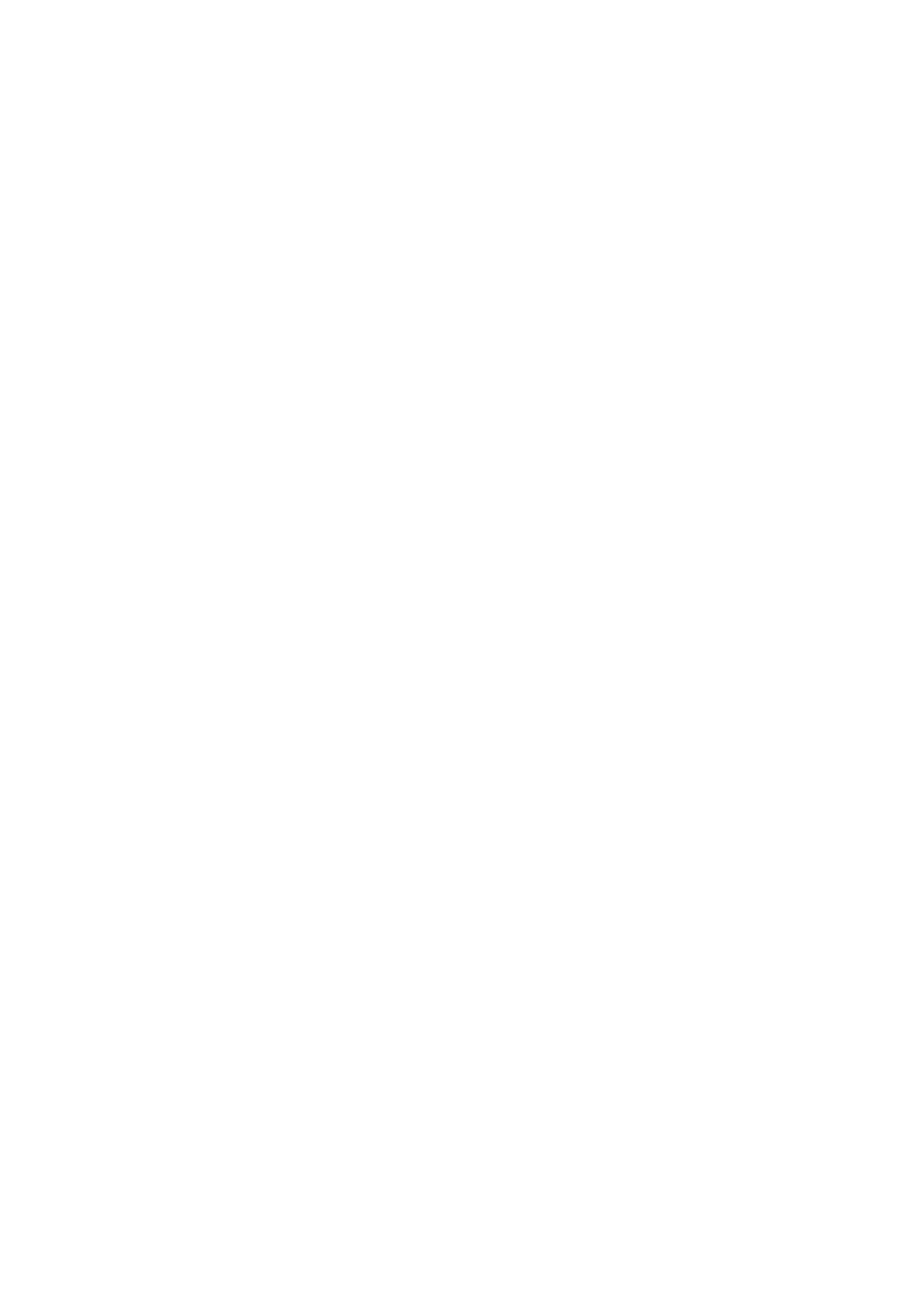

<span id="page-2-0"></span>7 April 2022



Mayor of Auckland Mr Phil Goff **Auckland Council** Private Bag 92300 AUCKLAND 1142

Copy; Chairperson, Henderson/Massey Local Board

Fakalofa lahi atu, Talofa lava and Tena Koe Mr Mayor

#### RE: REQUEST TO RENEW THE LEASE ON THE AUCKLAND COUNCIL COMMUNITY HALL AND RESERVE LOCATED AT 91-93, MOIRE RD, MASSEY EAST

We trust this letter finds you well and in good health.

We are writing to formally request a renewal of our lease for the Auckland Council community hall and reserve located at 91-93 Moire Road, Massey East. This letter provides you with background to the request and a plan about our intentions for use of the facilities into the future.

#### Main points of this correspondence

- 1. Established in 1999 Leataata O le Lumana'i Samoa Trust (trading as Leataata Preschool, Education and Wellbeing Hub and hereafter referred to as "Leataata Trust") is a nonprofit organisation providing Pacific families in West Auckland with education and community support services.
- 2. The lease term is 2018 to 2022 and expired on 18 September 2022.
- 3. We wish to renew our lease agreeement for the community hall and reserve. Due to community priroities that have arisen through the COVID-19 pandemic we do intend to progress with our plans for building a new facility in the foreseeable future.
- 4. We wish to make a formal request to conclude our previous discussions on the transfer of the community hall to the Leataata Trust. This will provide security for the organisation given the signficant investement we intend to make into refurbishing the premises.
- 5. The community hall has become a hub for Pacific communities accessing essential services during the COVID-19 pandemic.
- 6. The services delivered from Letaata Trust align with the Henderson/Massey Local Board aspriations of:

Leataata O Le Lumana'i Samoa Trust | Address: 91-93 Moire Rd, Massey, Auckland | Telephone: (09) 832-3616 | Email: leatasta@xtra.co.nz

tem 8.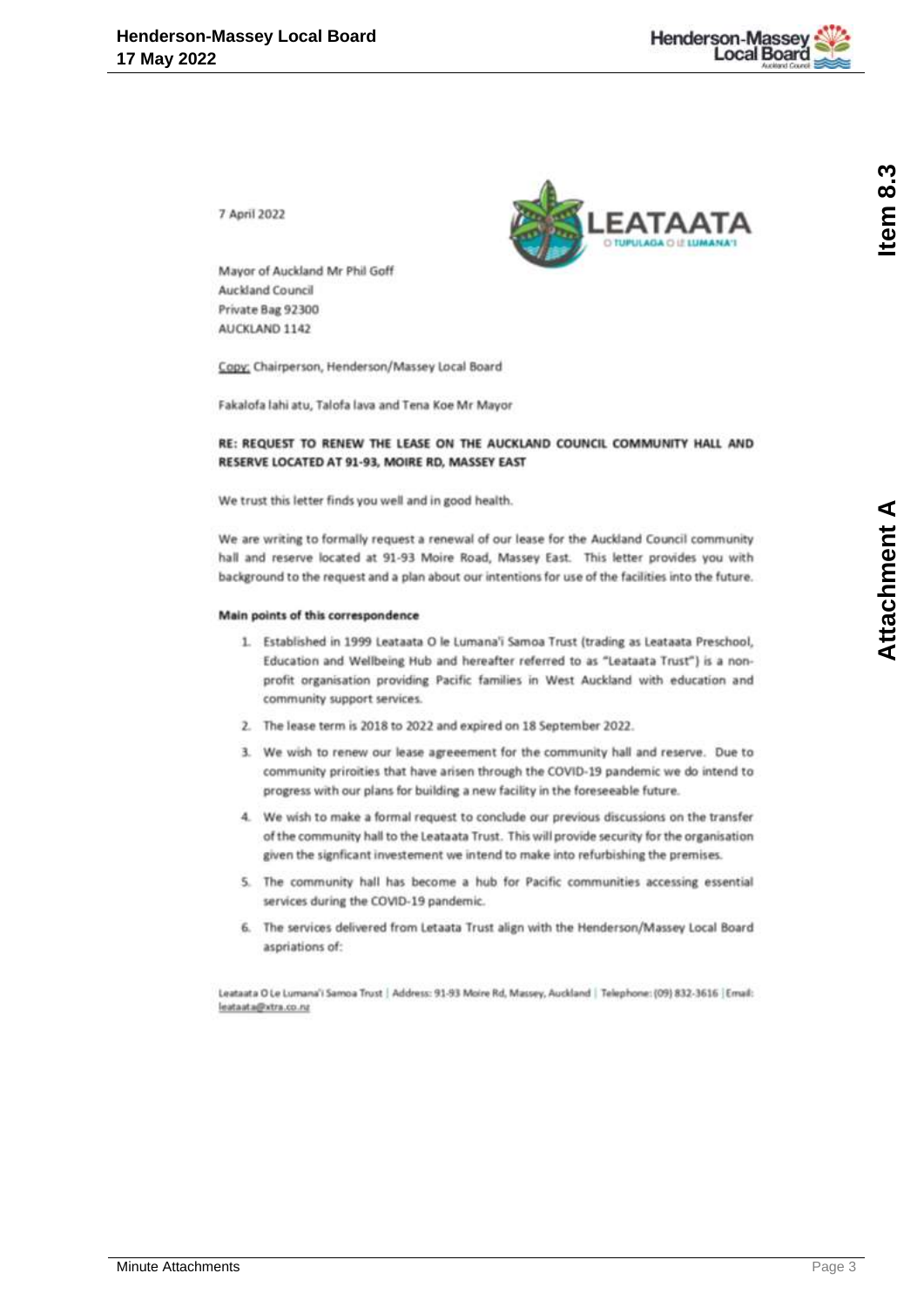

- a. An education Hub: After School Literacy and Numeracy for Primary Secondary
- b. Adult Learning preparation for skilled workforce
- c. Culture and Language.

#### About Leataata and its services

Leataata o le Lumana'i Samoa Trust has been providing total immersion early learning services to the Samoan community of West Auckland for more than 20 years. We are licensed to provide early learning services for 50 children. While we provide early learning services, we have adapted our operating model over the years to ensure our children and their families have the support they need to participate and succeed early on in their learning journey. This has included the establishment of afterschool care, a homework centre, school holiday programmes, literacy and numeracy for parents, and offering intergenerational programmes between children and their grandparents. Our programmes are all delivered full immersion in the Samoan language.

Since COVID-19 we have begun to provide many Pacific community groups with essential support services through care packs, food parcels, and important information to help families access the services they need. We also offer wraparound support to families to help keep their children and young people engaged in education. The community hall has become a central point for these community activities.

#### The community hall

The community hall was leased to Leataata o le Lumana'i Samoa Trust in 2011 to enable us to deliver programmes that worked in connection with the pre-school. The agreement between the Auckland Council and Leataata Trust was that we would provide access to community initiatives that benefited those in the area.

COVID-19 has disrupted some of our face-to-face engagement, but we are pleased to have started up several of our programmes again in recent months.

Since the pandemic, the Hall has become a wellbeing hub for our communities, helping to provide essential services to support families. The community hall has become a coordination centre for information dissemination, and for working closely with other organisations to help deliver neccessities such as food and health packs to our communities. We have also been the lead for our Pasifika communities to deliver education/ health initiatives with staying safe and reduce the risk of contracting COVID-19.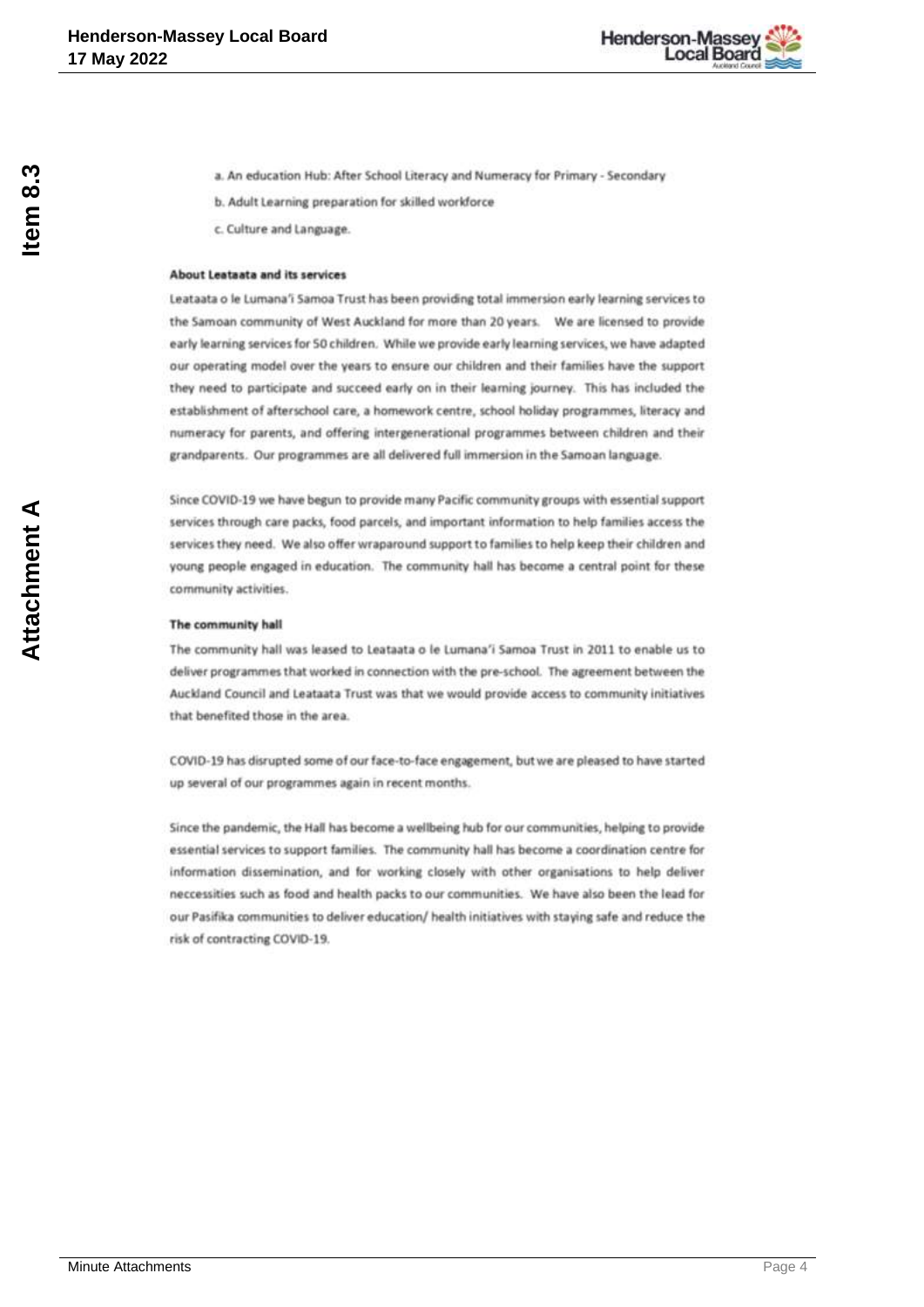

#### Why we need an extension to the current lease

Our intention was to build a new community facility at the end of the current lease term that would enable the delivery of our existing initiatives and allow for an expansion in our education and community services. Unfortunately, with COVID-19 this has not been possible as we have had to put our focus into supporting the immediate needs of our community. We have decided not to continue with our building plans and to prioritise investment into meeting community needs. We are now seeking to refurbish the current facility and enter into a long-term lease for the community hall and reserve land, and, to transfer the asset ownership of the community hall to the Leataata Trust.

We have made progress with plans to upgrade the current facilities. In July 2021 we raised \$20,000 from a community fundraiser to kick start the work to refurbish the hall. Due to COVID-19 we had to pause our facility management planning but are now ready to progress.

We have started to have conversations with funding agencies to enable the Leataata Trust to implement a new facility plan that meets our vision of a prosperous education and wellbeing hub for West Harbour / Massey community.

We are currently developing a maintenance schedule for immediate works to be undertaken and have engaged with an architect to support our planning and design process. We have sought quotes from builders and are awaiting updated quotes to finalise our budget requirements and facilities plan and timelines. We now need to confirm with Auckland Council the renewal of the lease agreement prior to any works being started. It is a significant investment for the Leataata Trust to upgrade the community hall and we hope that you will be amendable to include in a new agreement between us the asset transfer of the Council owned hall to Leataata Trust.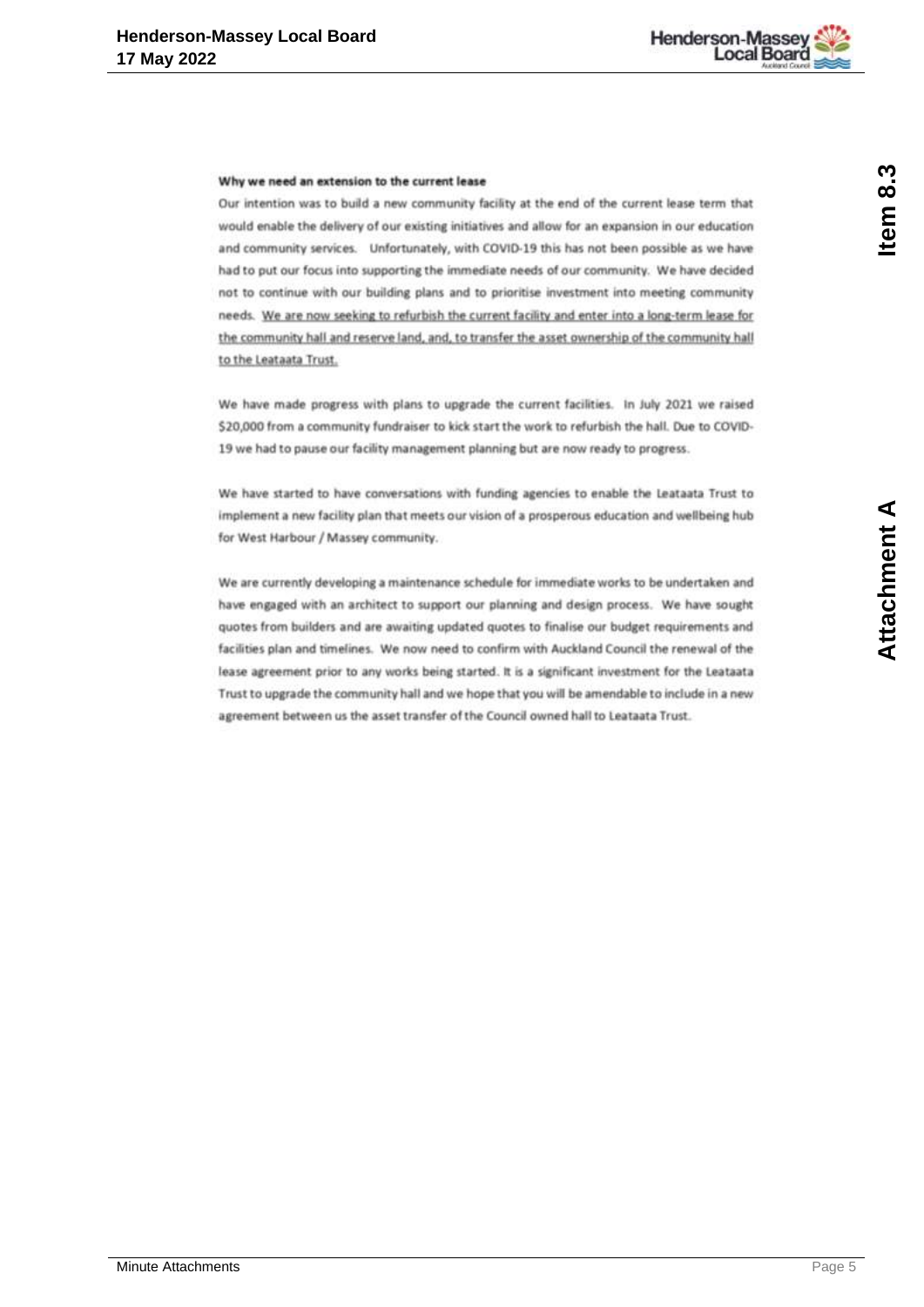

#### **Final Comments**

We understand the original intention of our agreement to lease the Hall was based on Leataata Trust starting a new build on site from 2022. With the impacts of COVID-19 and the important role the community hall plays as a hub for essential services, we are unable to commit to a new building when we need this building now to support the COVID-19 community response. We are in the process of applying for grants and in-kind support with important stakeholders to start the work. The disruption of a new build for 24 months in the current environment would have a detrimental effect on our ability to support our local community.

We are therefore seeking to refurbish the current facility and enter a long-term lease for the reserve land, and, to transfer the hall ownership to the Trust. As a non for profit Trust we have had to pivot the focus from getting a larger Hall and focus a new build/refurbishment of the current Hall that is more efficient and effect for our community. We do not anticipate progressing with our previous building plans that were discussed with Auckland Council in the foreseeable future rather, the focus is on either, building using the current footprint of the hall or upgrade and refurbish the current Hall.

We are most grateful for the use of the community hall over the past 15 years. On behalf of my Board members, founding Director Toeolesulusulu Laine Tipi, and Co-Director Fa'amalua Tipi, I would like to personally thank Auckland Council for providing us with the use of this facility. It has been a critical enabler of our vision and during COVID19 times it has proven to be a beacon of hope and an answer to prayer for our community.

I also acknowledge the Massey Local Board for their endless support to the Leataata Preschool Education and Wellbeing hub. We have been blessed with the support of individual board members such as Councillor Linda Cooper, and Councillor Shane Henderson, also both co-chairs Vanessa Neeson and Chris Cater. They have been fantastic in terms of their support with our goals of the Leataata Trust and the Hall.

We look forward to your continued support going forward. If you have any questions, please do not hesitate to contact the co-Director Fa'amalua Tipi on mobile 027-4949286 or email makia@leataatapreschool.co.nz.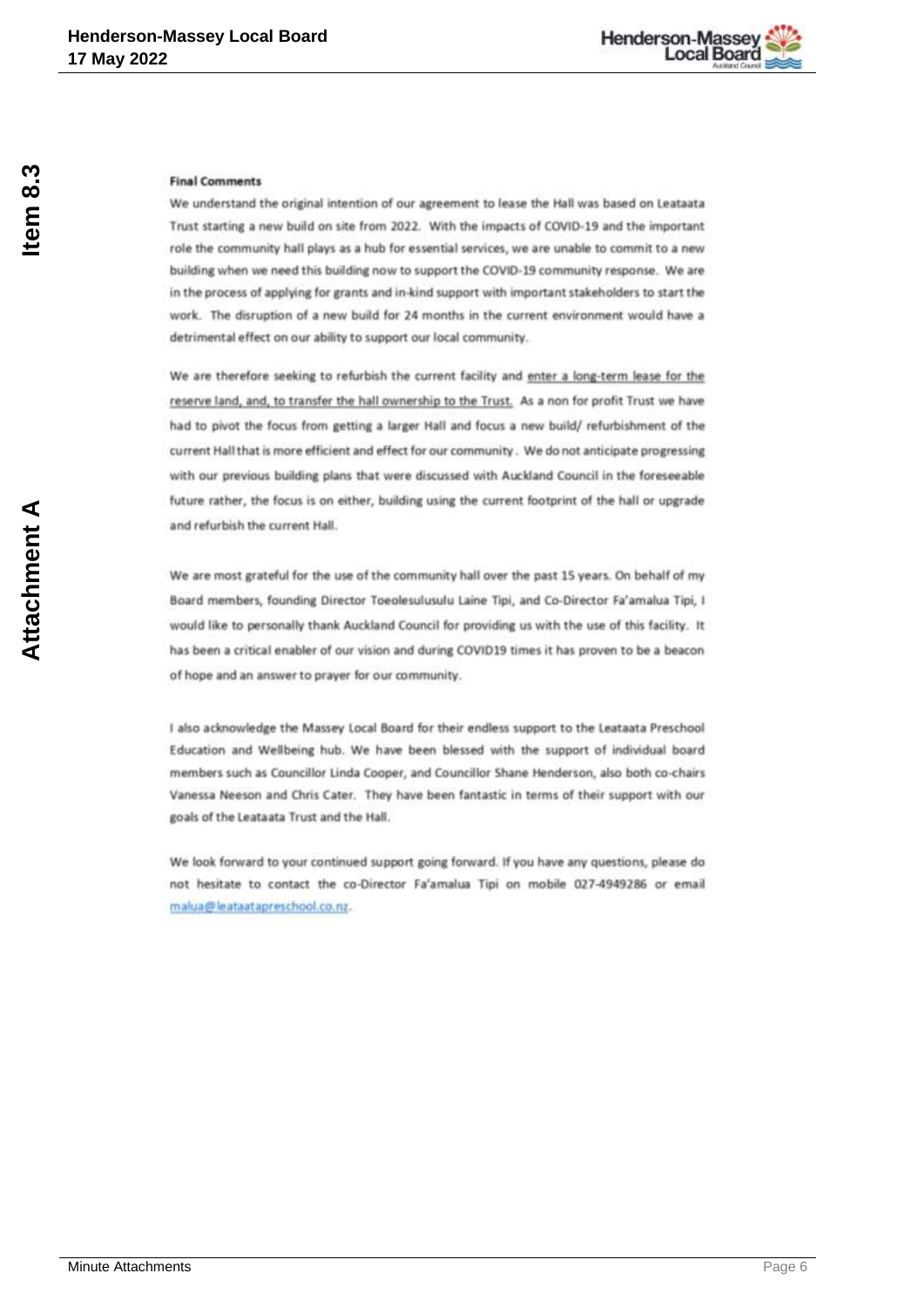

We would welcome the opportunity to present to the Massey Local Board on how the building has been used and our exciting plans for the future.

Yours sincerely

Taha Chairperson/Trustee

Laine Tipi

Co-Director/Trustee

Faamalua Tipi Co-Director/Trustee

Item 8.3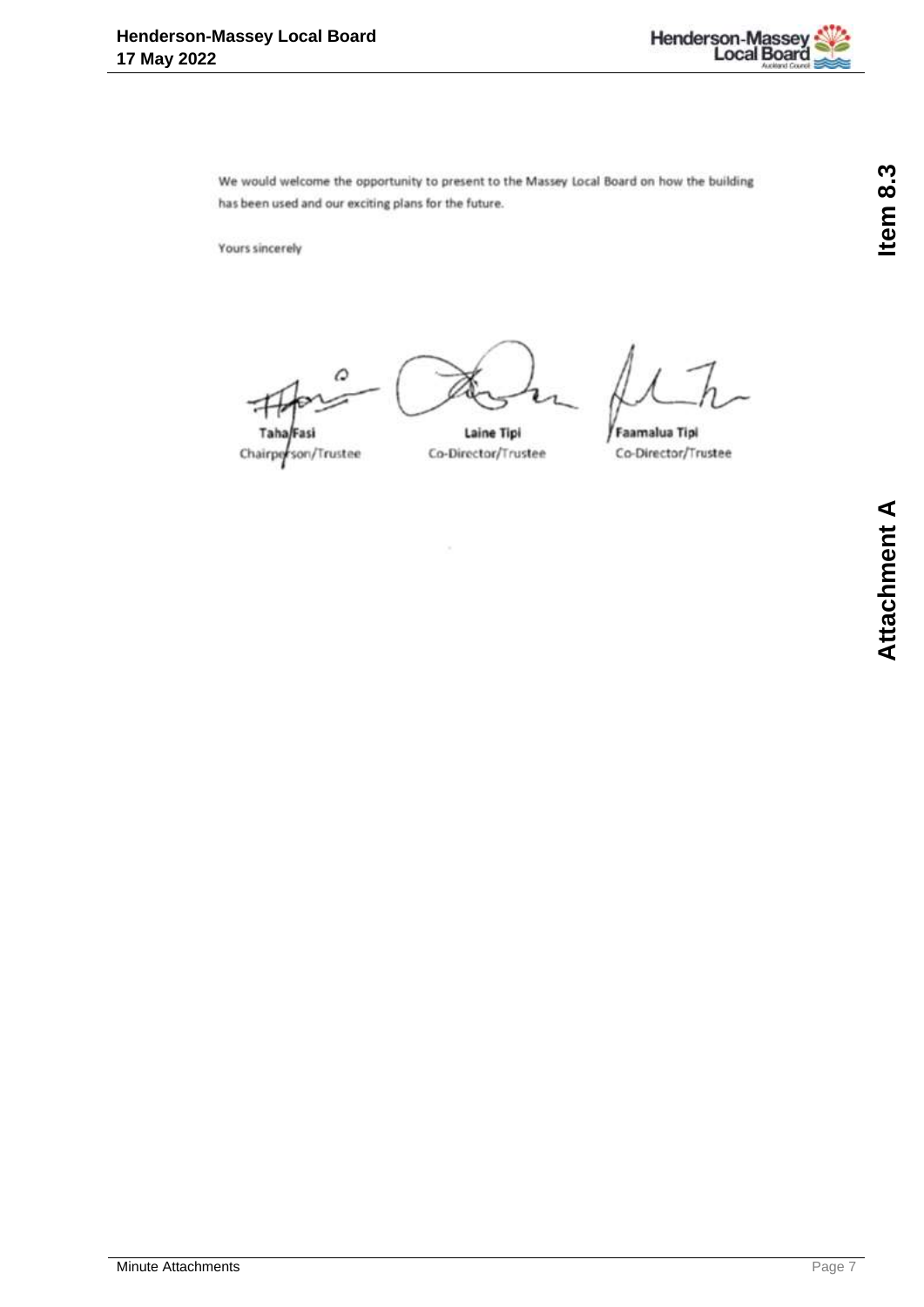



# Proposal

## Long term renewal of the Leataata o le Lumana'i Samoa Trust **Community Hall and Reserve Lease**

**Submitted to Auckland Council** 7 April 2022

**Contact Person** 

Taha Fasi - Chairperson Fa'amalua (Malua) Tipi - Co-Director

| Address:        | 91-93 Moire Road, West Harbour, Massey East 0614    |
|-----------------|-----------------------------------------------------|
| Postal Address: | PO Box 84075, Westgate, Auckland                    |
| Phone:          | 027 494 9286                                        |
| Email:          | ttfasi56@gmail.com or malua@leataatapreschool.co.nz |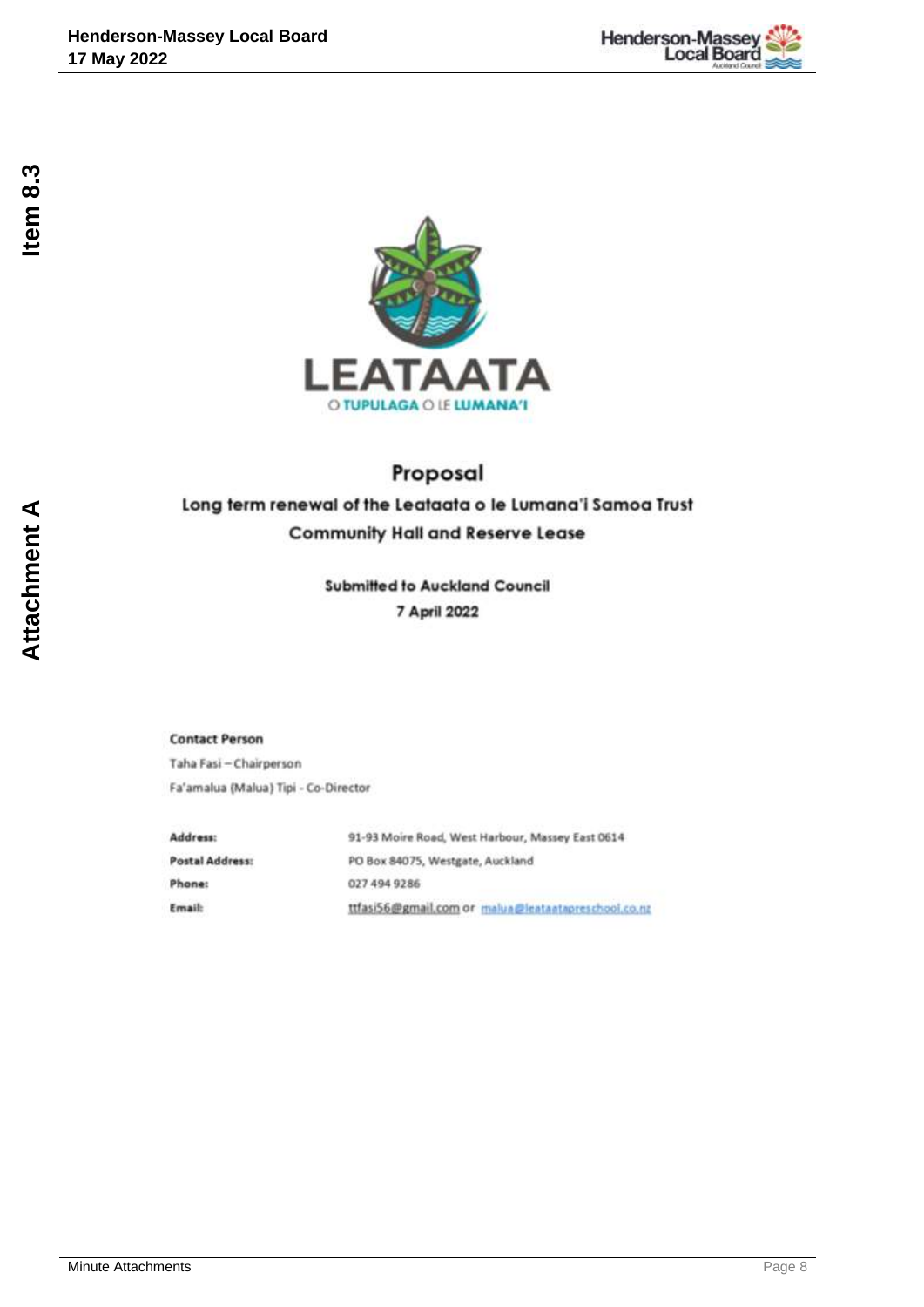

#### 1. Proposal

This proposal is submitted under the name of the name of Leataata O Le Lumanai Samoa Trust to seek approval for a long term lease agreement for the Auckland Council community hall and reserve located at: 91-93 Moire Road, Massey East.

#### 2. Our Vision

To advance the abilities of parents, extended families, and communities to care for their children and familes by:

- a. Providing quality care and education in a warm, loving, caring and safe environment offered from Samoan Christian and Cultural perspectives the English and Samoan languages as the medium.
- b. To help children to grow up as confident and competent learners and communicators, healthy in mind, body and spirit, secure in their sense of belonging and in the knowledge that they make a valued positive contribution to society.

#### 3. Programmes and Services delivered from the community hall

The venue is the centrepiece of our aspiration for a holistic "Pacific Education and Wellbeing Hub". Examples of current and past programmes that were initiated for over 15 years and delivered in the Hall include:

- · Local students/pupils: Leataata homework centre caters to local primary and secondary children. Leataata Trust run the Homework support group each week on Tuesday and Thursday. In the event of a public heatlh annoucnment of a lockdown we adjust our supporting systems from face-to-face helping through online using videos.
- Grandparents: since 2002 we have run workshops in Samoa weaving, crafts, arts and language. The latter in the form of songs and performances. These sessions are part of the learning activities for the enrolled children to participate and experience Samoa culture.
- . Young mothers: we provide support to mothers on how to bring their children up using positive caring solutions. We have worked with other agencies like Heart foundation to educate parents on healthy eating.
- Literacy and numeracy for adults: Leataata has had workshops going with two full days per week (Mondays and Wednesdays) in partnership with other Private Training Establishment (PTE).
- Other activities delivered at the hall: drivers licenses, cooking classes. Being positive role models to our families. Tamaloa lens. This year targeting men son / fathers/ grandfathers that their role in their Samoan families.
- Tertiary education:
	- $(0)$ The past 15 years Leataata has worked with ICL Business School: to support learning through literacy and numeracy programs.
	- Mothers who have participated in literacy and numeracy programmes from ICL  $(ii)$ Business School have gone on to tertiary study to become qualified ECE Teachers.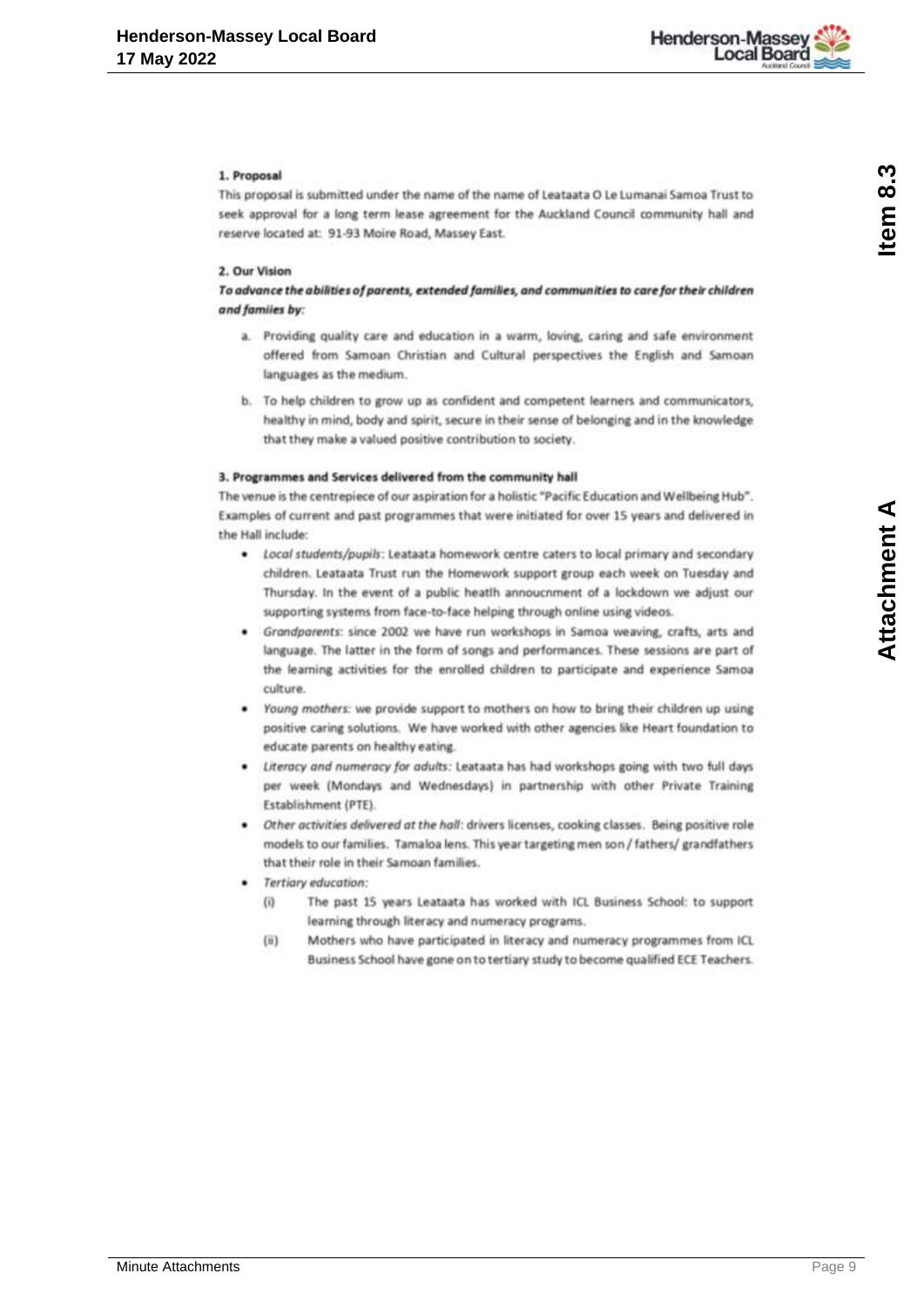

Leataata has supported over 25 mothers since 2002 into tertiary studies who have all graduated with a Bachelor of Education and are now working at other ECE centres in and around New Zealand as well as Australia.

Wellbeing Hub: Since the arrival of the Corona virus to New Zealand shores the hall has been transitioned into a essential service for our Massey/ West Harbour area coordinating food parcels, COVID-19 care health packs, health promotion, support for local youth and their education needs during COVID.

#### 4. Our plans

Due to the pressures of COVID-19 on our community we have decided to defer our original building plans for establishing a new community facilitiy for the foreseeable future. As a Trust Board we believe the focus should be on helping our community at this difficult time. We cannot afford the type of disruption to business continuity that a major building project would bring when we are in the middle of a pandemic and economic downturn. An upgrade of the existing premises within the current footprint of the building is now what the Trust Board is seeks to achieve. To do this we will require:

- a. Immediate agreement to a long-term lease for the community hall and reserve
- b. Discussion the option of transfer of ownership of the community hall to the Leataata Trust
- c. Agreement bewteen the Leataata Trust and Local Board on plans for serving our local community - enabled by the use of the community hall.
- d. Finalise facilities plan and budget.
- e. Confirm funding streams for immediate maintenance and works schedules and fit out
- Execution and reporting. £.

Any assistance by Auckland Council regarding the upgrade of kitchen facilities and the lighting or fire safety, painting and roof repairs, would be greatly appreciated. However, we have started to acquire funding opportunities with national agencies to help our goal of upgrading the community Hall

We are aiming to complete the upgrade work to the Hall prior to winter 2022.

#### 5. Funding

This communication is our formal submission to Council to invest and support the Community Hall upgrade as a key Council asset for the Pacific and Henderson/Massey community.

We are currently in the process of securing quotes for the upgrades to the hall as they are needed as part of our applications to potential funders and/or partners. We welcome the Auckland Council to inspect the premises and also quote for an agreed scope of works between us. We know that Auckland Council is very skilled in facilities management and any support or guidance you can provide our Leataata Trust we would appreciate.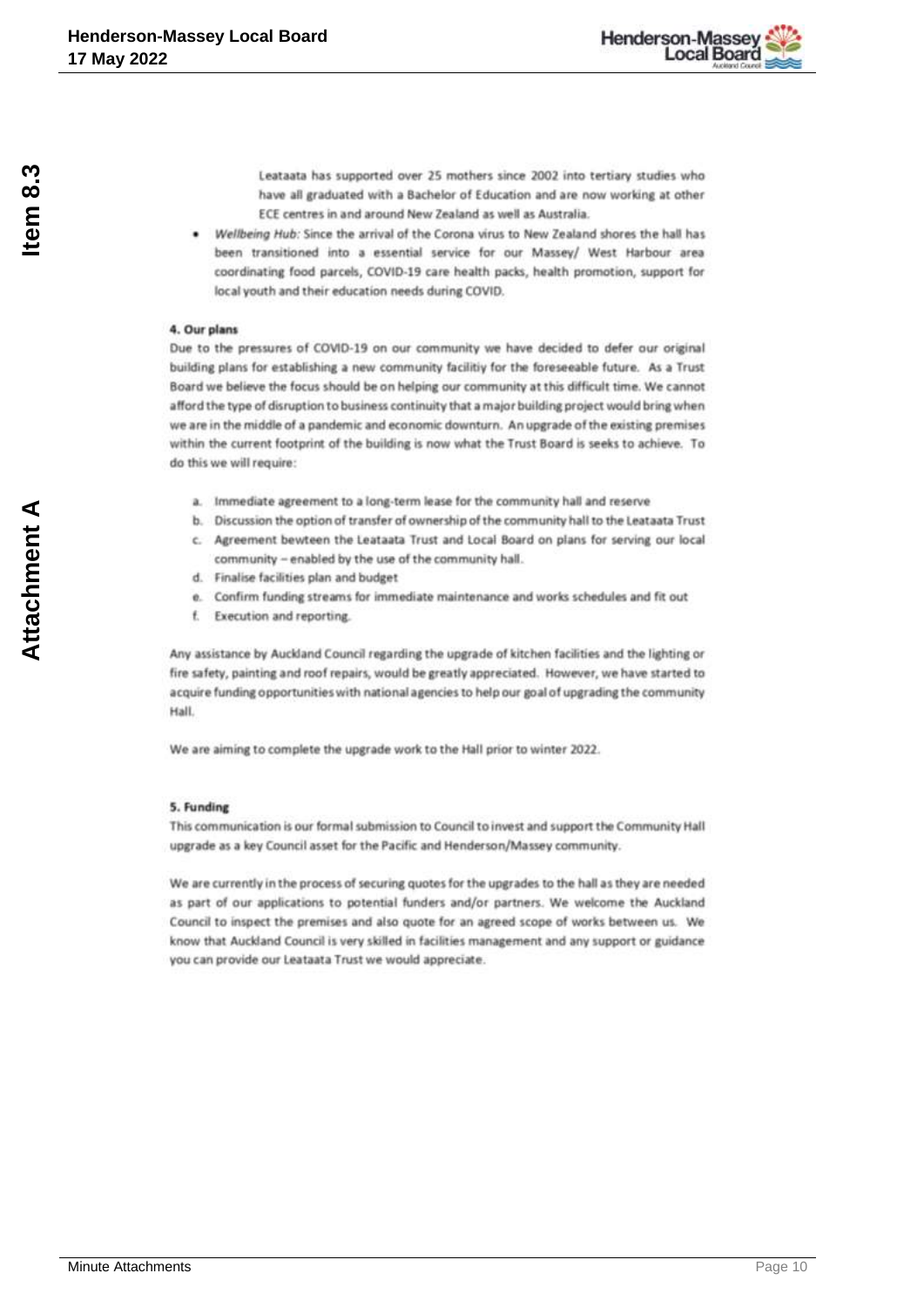

### 6. Conclusion

In Conclusion our request is to secure a long term lease agreement with Auckland Council and to seek support for formalising ownership of the Council assets (the community hall) to Leataata Trust. COVID19 has changed the level of need in the Massey/West Harbour community and it has been our privilege to partner with Auckland Council to serve the Massey community. We look forward to hearing back from the Massey Local Board regarding our proposal submission.

Thank you for your consideration in these matters.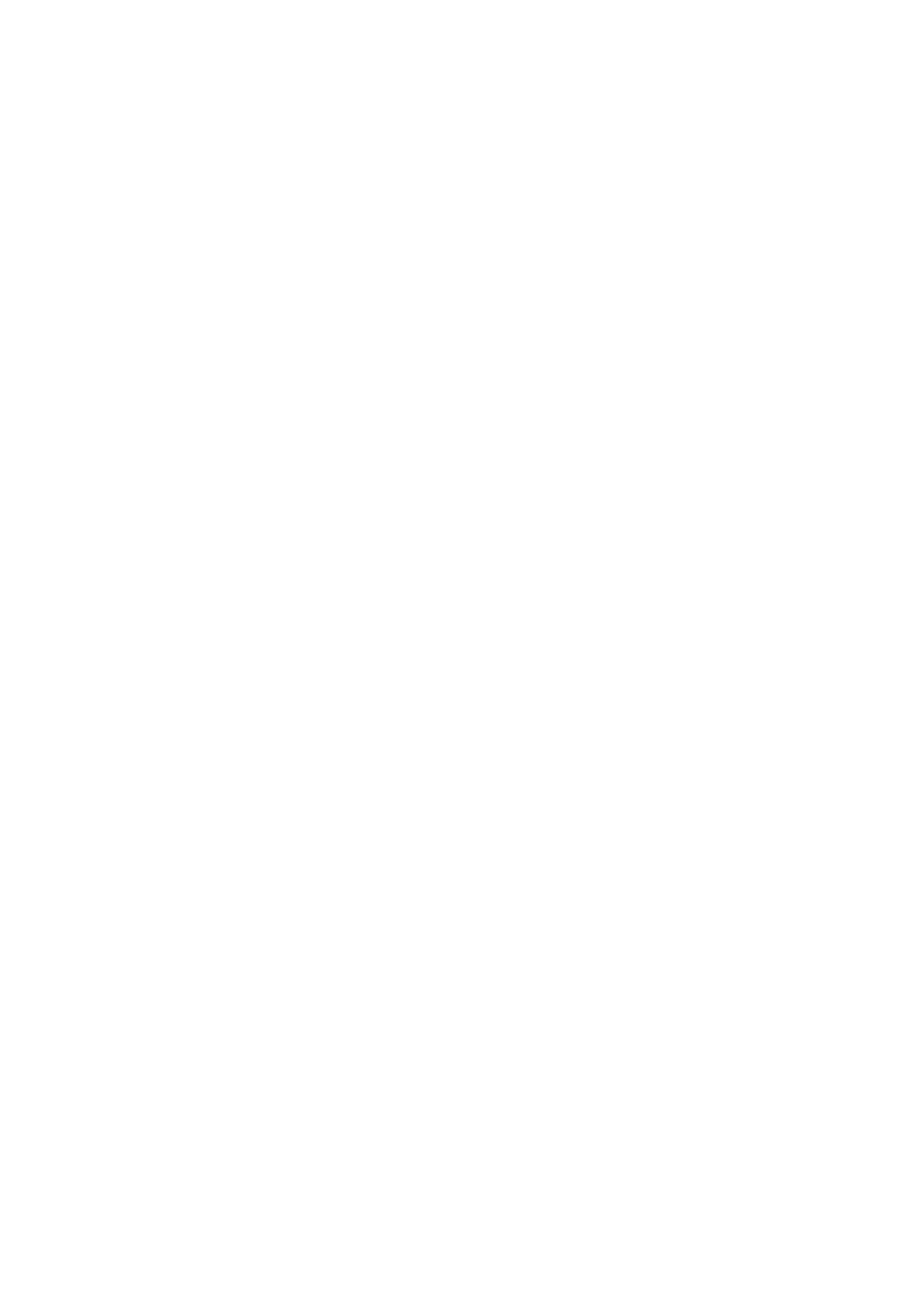

<span id="page-12-0"></span>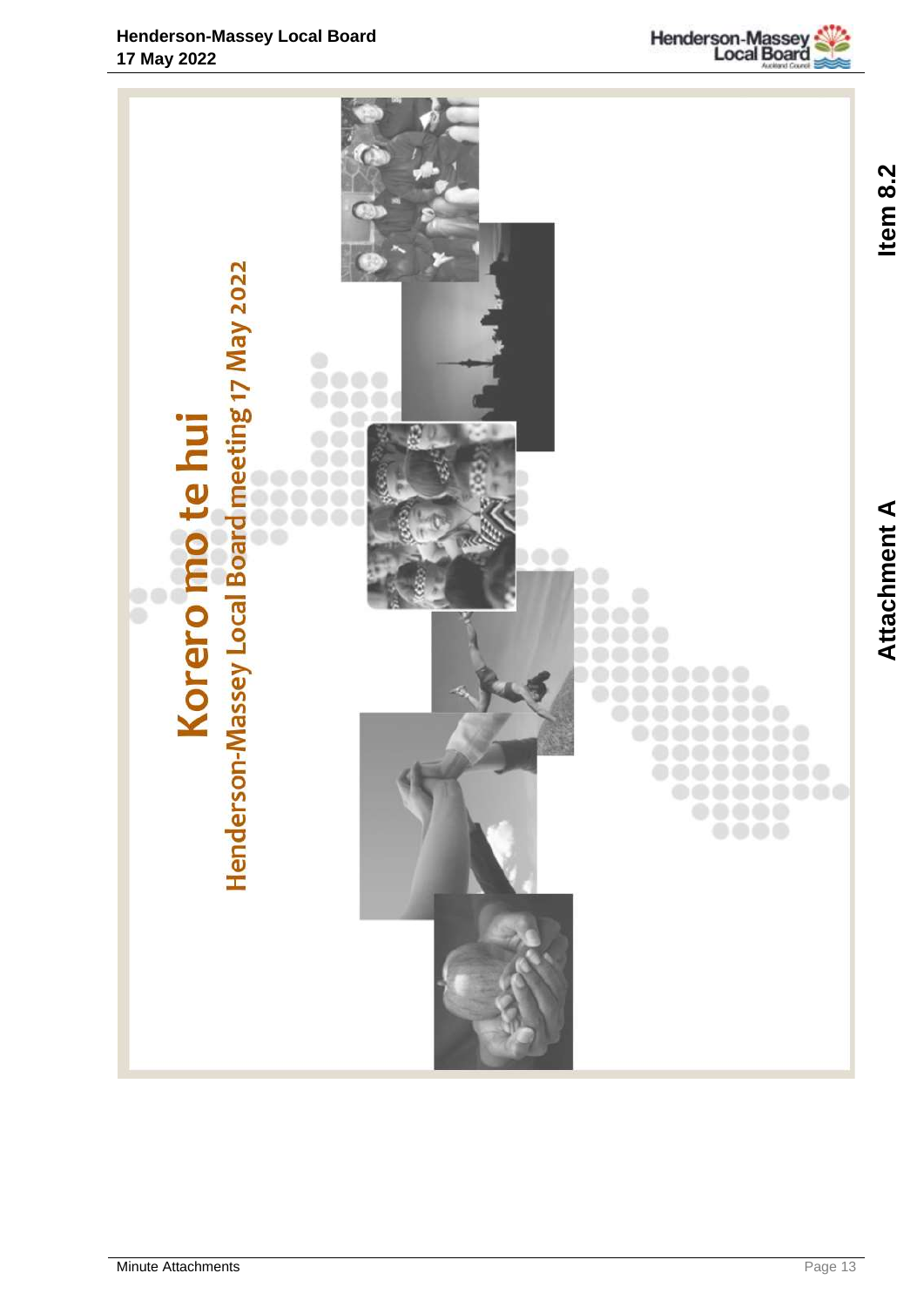

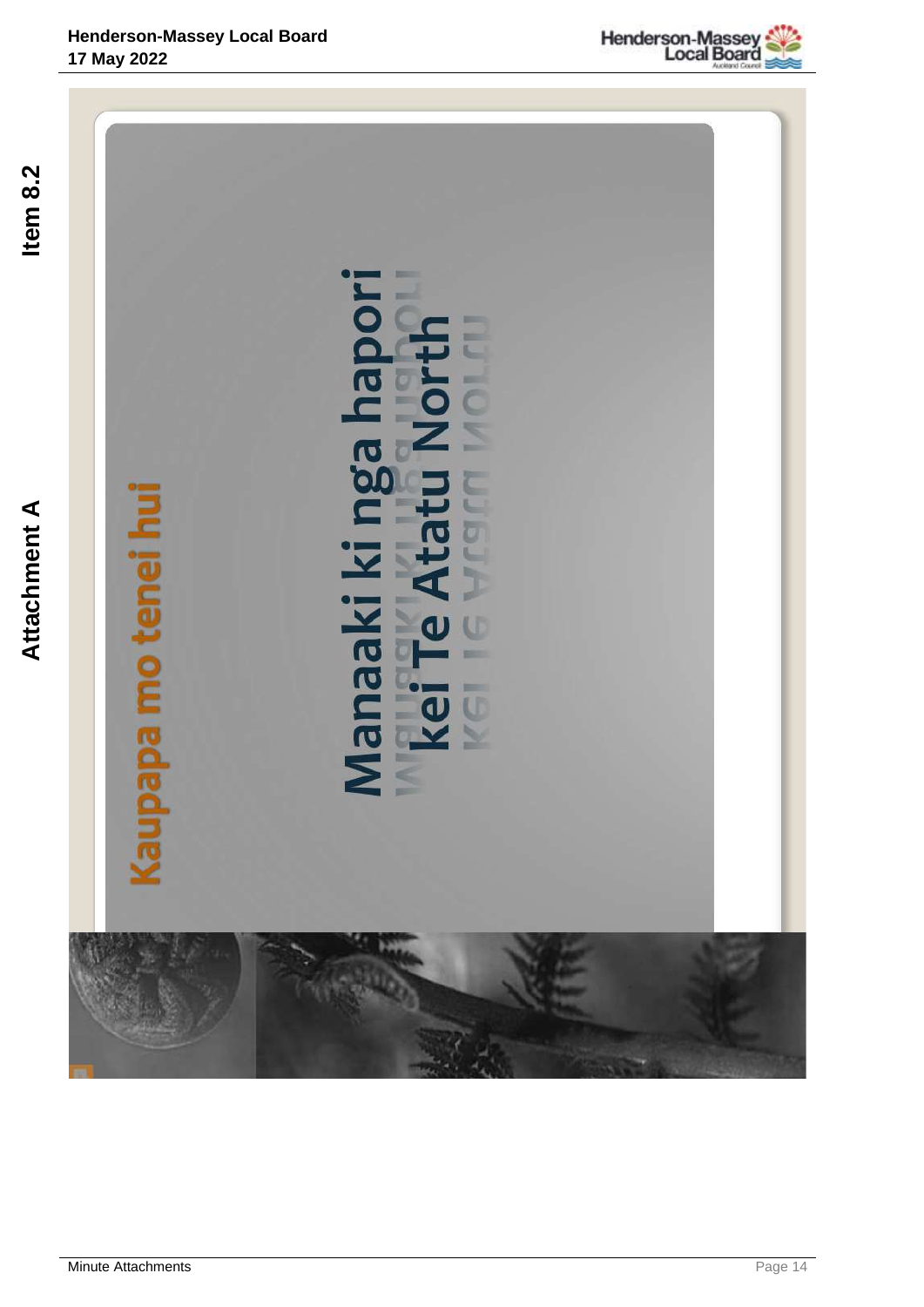

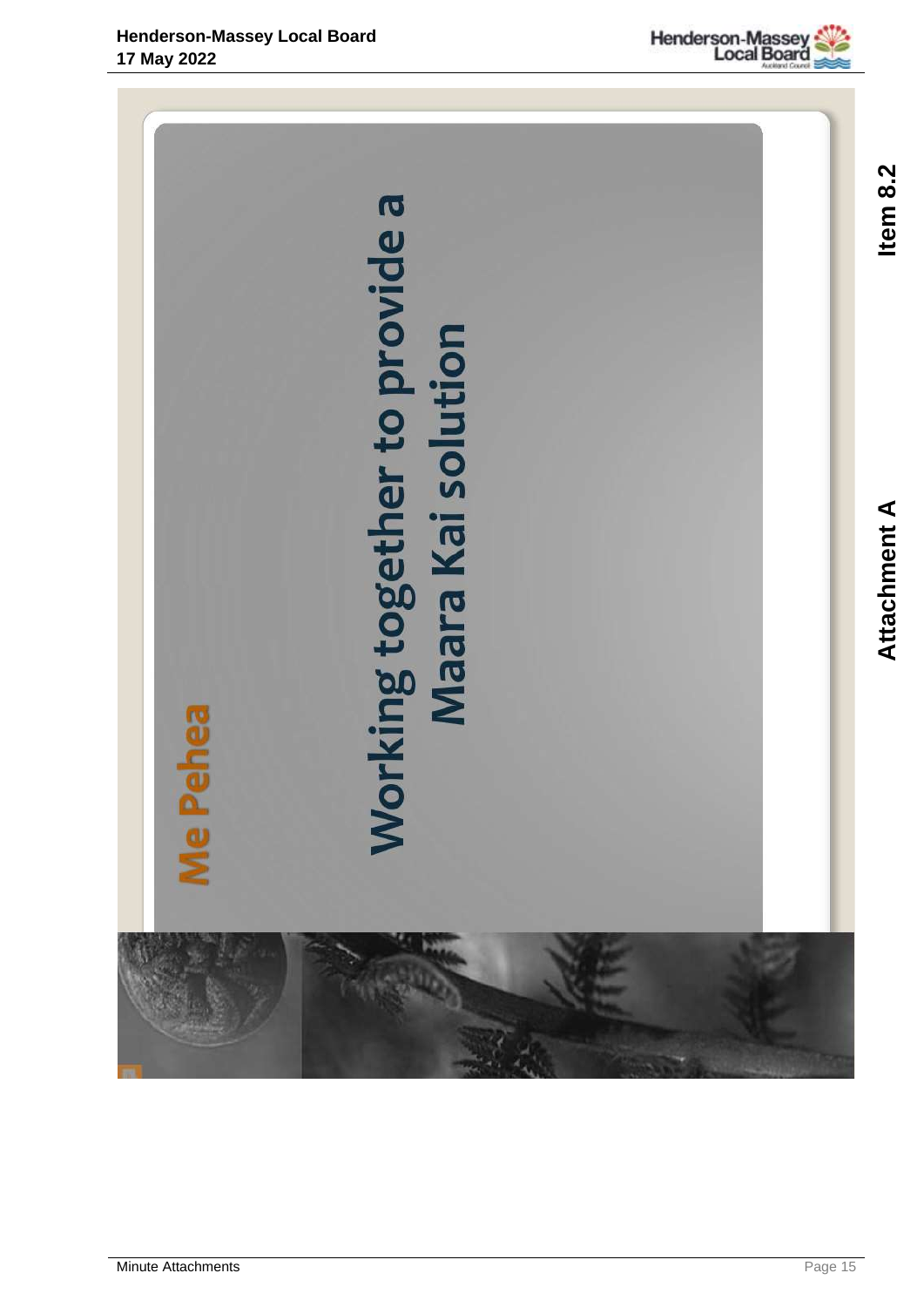



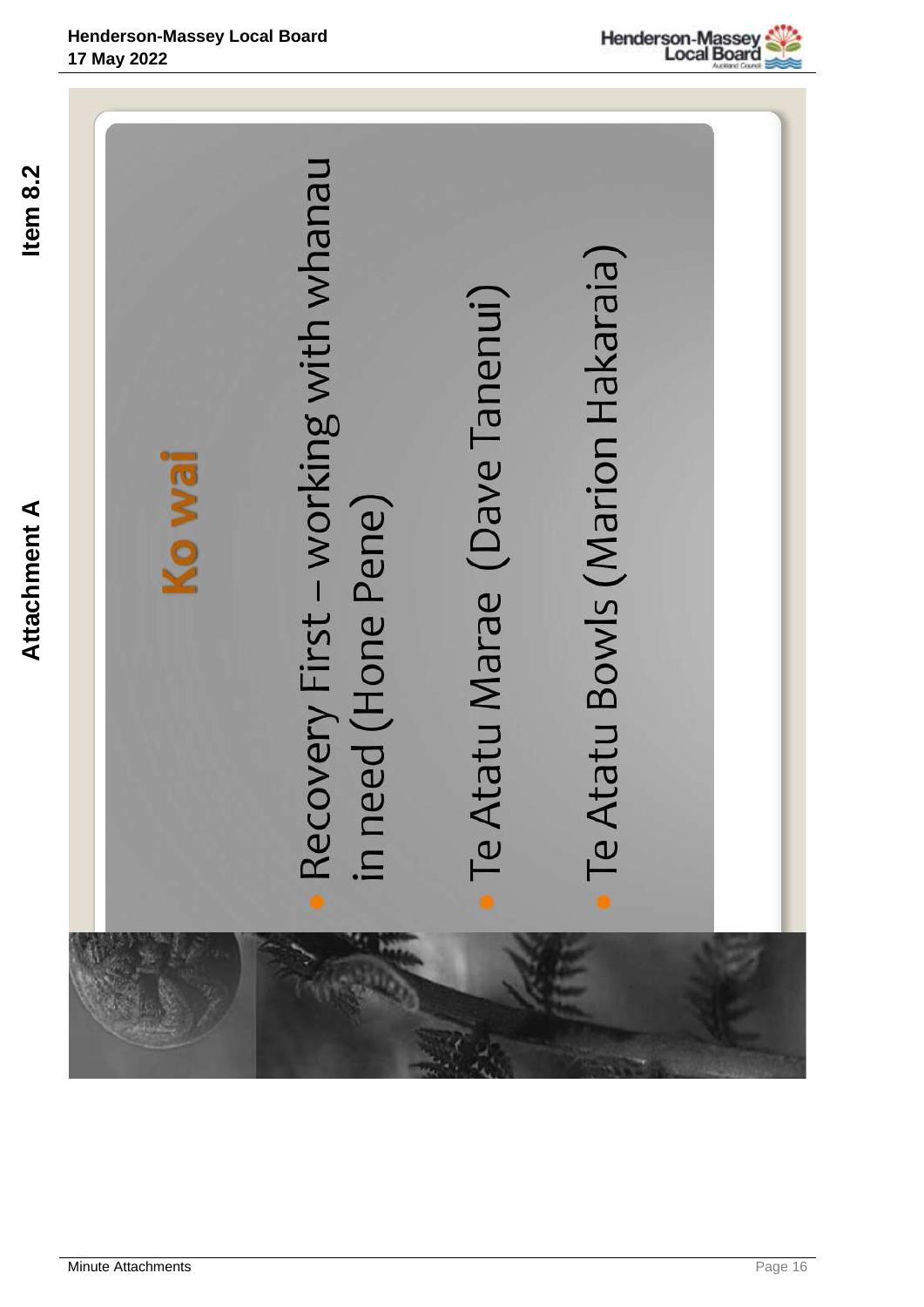Item 8.2



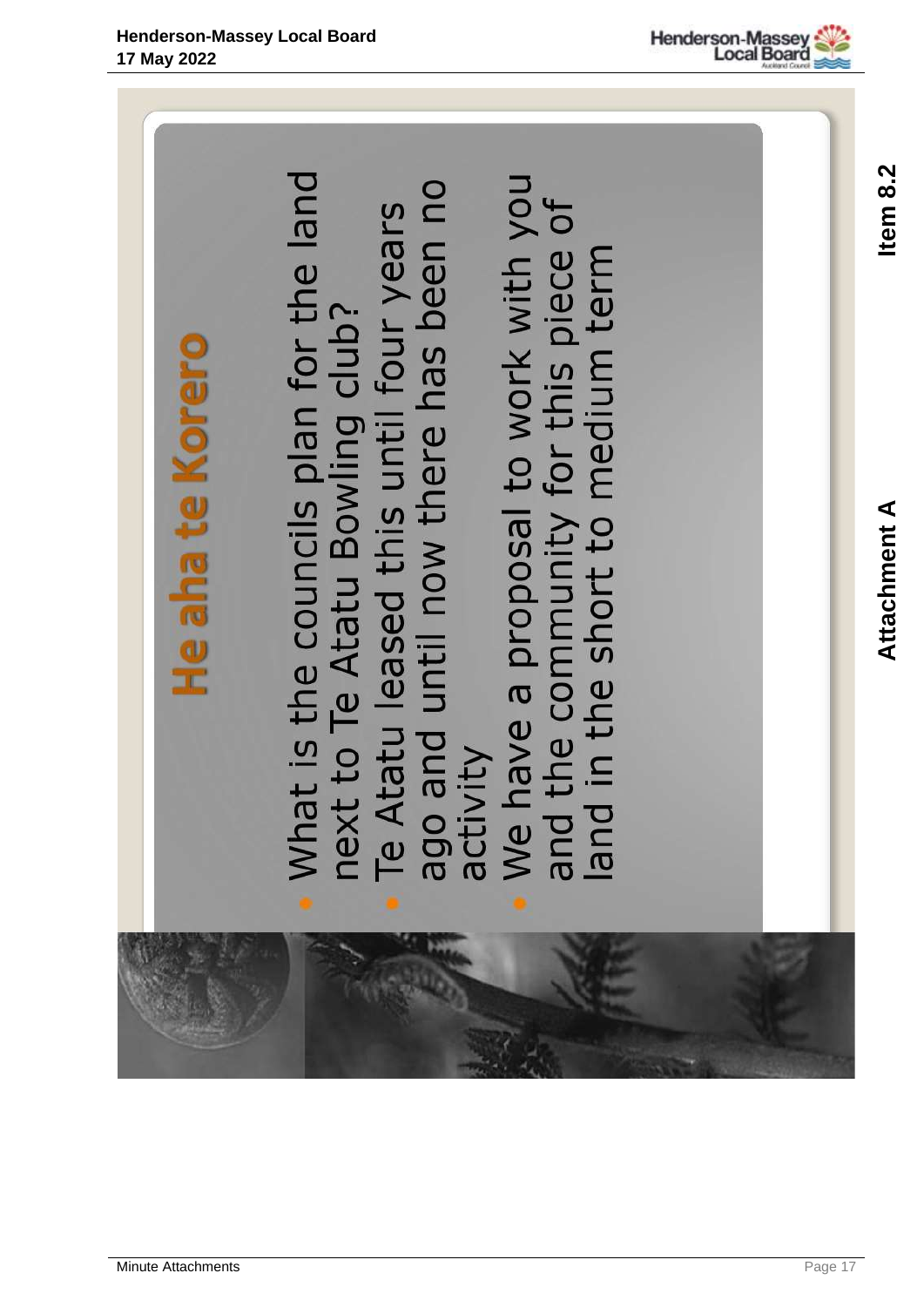Item 8.2







- Maara Kai to support kaumatua, kuia and<br>whanau in need as result of high Kai costs
	- Promote community gardens to whanau Support whanau to raise maara in their
- Educate community on maara kai and Maramataka and Matariki
	- Promote whanau oranga

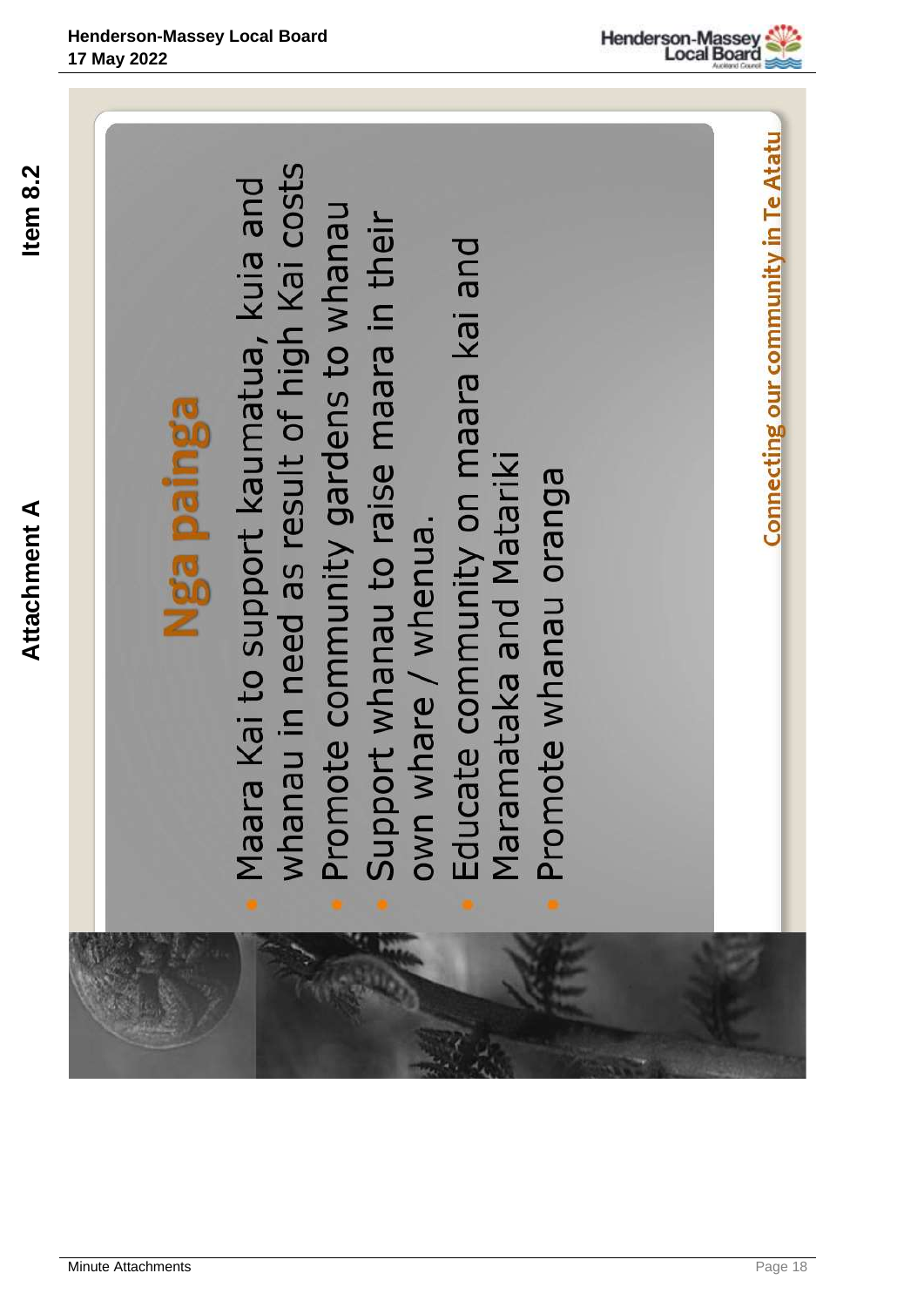